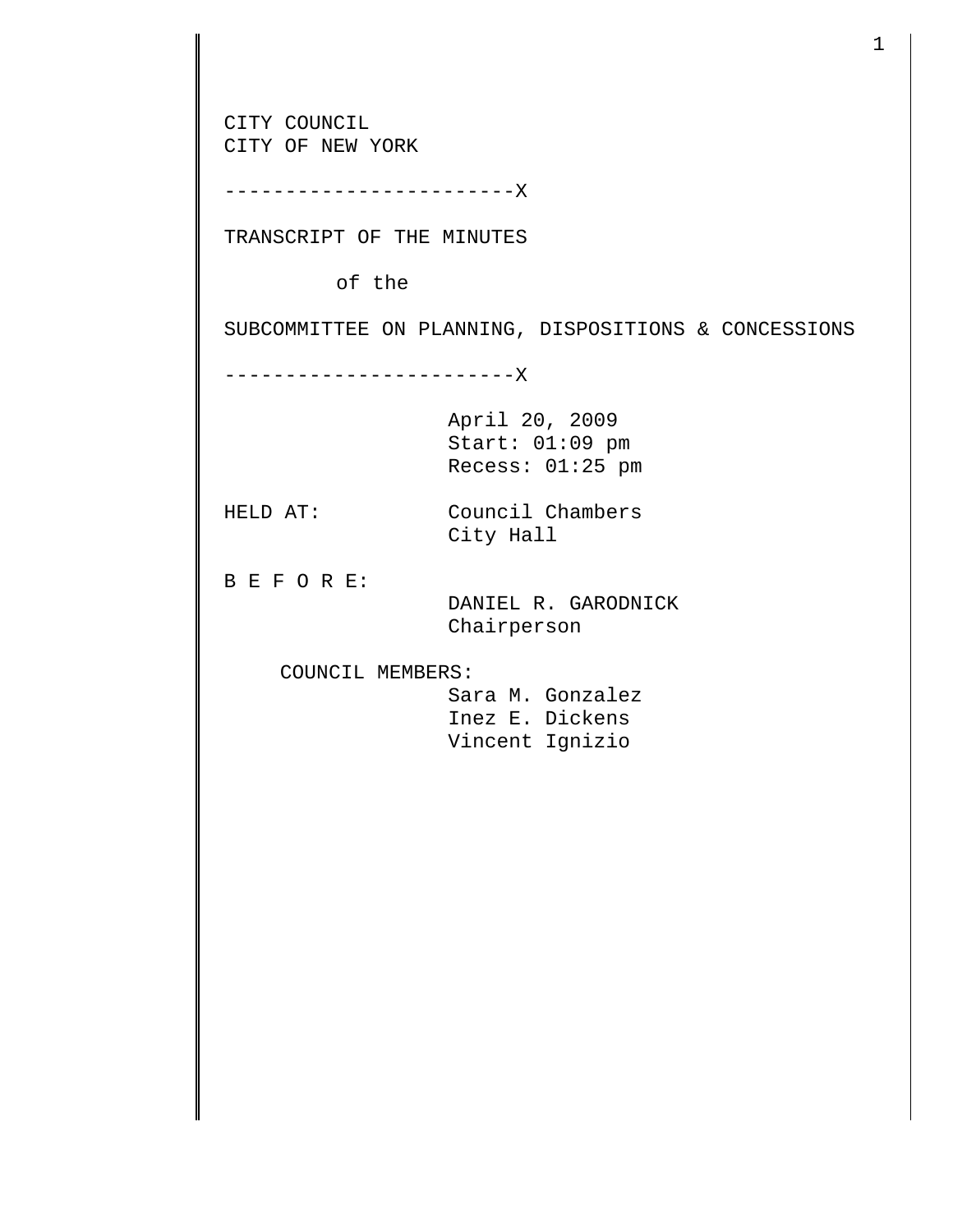## A P P E A R A N C E S

Carol Clark Assistant Commissioner HPD

Wendell Walters Assistant Commissioner HPD

Karim Hutson Genesis Development Partners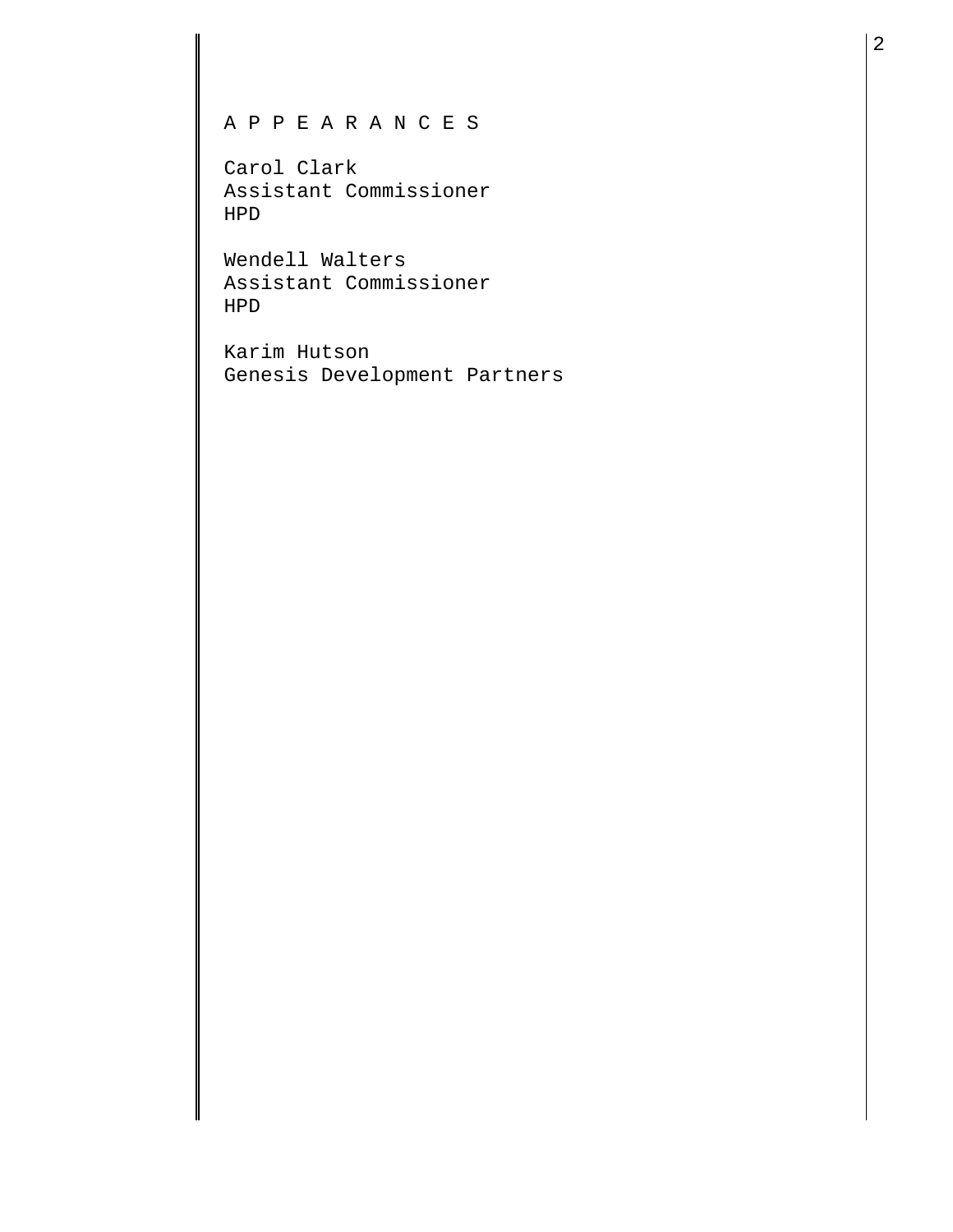| $\mathbf 1$ | SUBCOMMITTEE ON PLANNING, DISPOSITIONS & CONCESSIONS 3 |
|-------------|--------------------------------------------------------|
| 2           | CHAIRPERSON GARODNICK: Good                            |
| 3           | afternoon, everybody. Welcome to the Subcommittee      |
| 4           | of Planning, Dispositions and Concessions. This        |
| 5           | is a subcommittee of the Land Use Committee of the     |
| 6           | New York City Council. My name is Dan Garodnick        |
| 7           | and I have the privilege of chairing this              |
| 8           | subcommittee. I'm joined today by Council Member       |
| $\mathsf 9$ | Sara Gonzalez and Vincent Ignizio, as well as          |
| 10          | Counsel to the Committee. We're going to go right      |
| 11          | on into it. We have a very short agenda today.         |
| 12          | We're going to open the day with opening the           |
| 13          | hearing on Preconsidered Land Use related to the       |
| 14          | Liberty Fountain Apartments, Brooklyn Community        |
| 15          | Board 5, C090227HAK. It's an application from          |
| 16          | HPD, which is represented here. We will invite         |
| 17          | them to state their names and present this item.       |
| 18          | CAROL CLARK: Good afternoon,                           |
| 19          | Council Members. I'm Carol Clark, an assistant         |
| 20          | commissioner at HPD. I'm joined by Wendell             |
| 21          | Walters, assistant commissioner from HPD who will      |
| 22          | be giving the testimony on this item. Wendell?         |
| 23          | WENDELL WALTERS: Good afternoon.                       |
| 24          | As Carol said, I'm Wendell Walters, Assistant          |
| 25          | Commissioner for Housing Production at HPD. I'm        |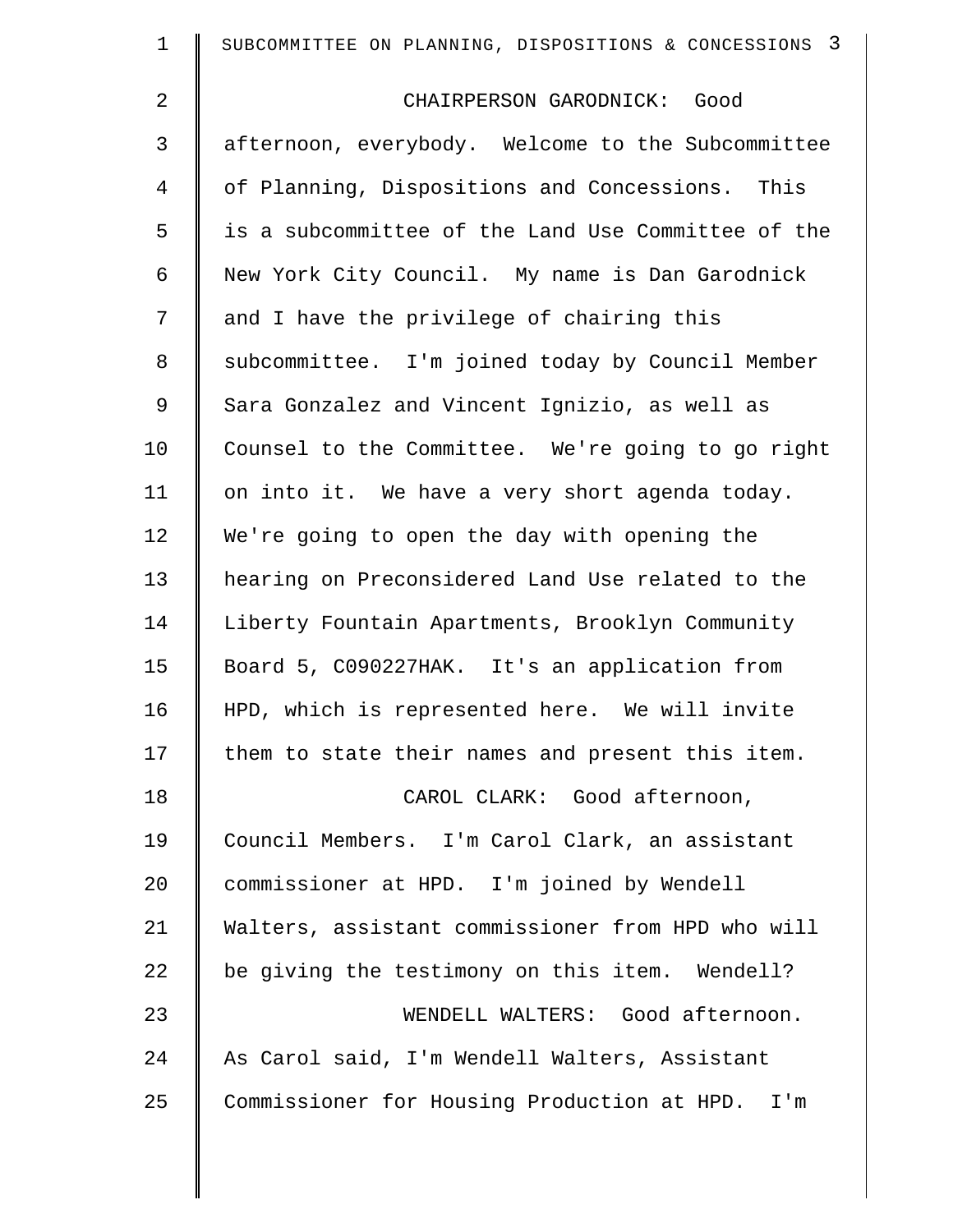| $\mathbf 1$    | SUBCOMMITTEE ON PLANNING, DISPOSITIONS & CONCESSIONS 4 |
|----------------|--------------------------------------------------------|
| $\overline{a}$ | here to introduce Land Use Pre, also known as the      |
| 3              | Liberty Fountain Apartments that consists of the       |
| $\overline{4}$ | proposed disposition of 15 vacant city-owned lots      |
| 5              | located at 115-129 Fountain Avenue and 922-932         |
| 6              | Liberty Avenue and 66-72 Crystal Street in             |
| 7              | Brooklyn. The proposed development team of Dunn        |
| 8              | Development Corporation and Cypress Hill               |
| 9              | Development Corporation will construct one             |
| 10             | residential building on these lots, plus two           |
| 11             | adjacent private lots. When completed, the             |
| 12             | project will provide 42 residential units plus one     |
| 13             | super's unit. In addition, the project will            |
| 14             | develop approximately 17,400 square feet of open       |
| 15             | space. Council Member Dilan has reviewed the           |
| 16             | project and has indicated his support.                 |
| 17             | CHAIRPERSON GARODNICK: Thank you                       |
| 18             | very much. Are there buildings on the sites right      |
| 19             | now?                                                   |
| 20             | WENDELL WALTERS: They're vacant                        |
| 21             | lots.                                                  |
| 22             | CHAIRPERSON GARODNICK: So there's                      |
| 23             | nothing going on with those lots. Dunn                 |
| 24             | Development and Cypress Hill will be turning them      |
| 25             | all into one residential building and open space.      |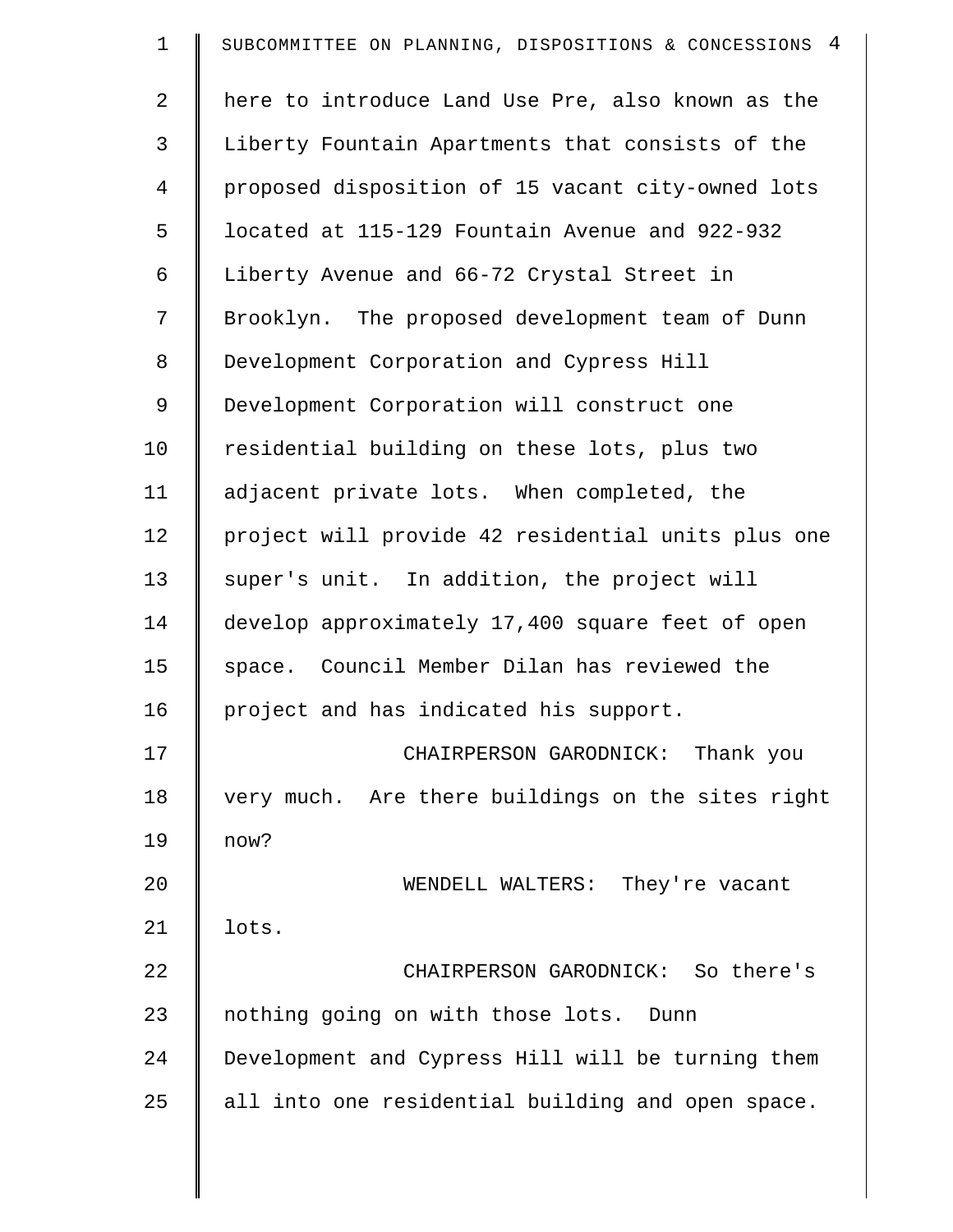| $\mathbf 1$ | SUBCOMMITTEE ON PLANNING, DISPOSITIONS & CONCESSIONS 5 |
|-------------|--------------------------------------------------------|
| 2           | Is that right?                                         |
| 3           | WENDELL WALTERS: That is correct,                      |
| 4           | sir.                                                   |
| 5           | CHAIRPERSON GARODNICK: How were                        |
| 6           | Dunn Development and Cypress Hill chosen?              |
| 7           | WENDELL WALTERS: The Dunn                              |
| 8           | Development and Cypress Hill group were the owners     |
| $\mathsf 9$ | of the adjoining private lots. They approached         |
| 10          | HPD for disposition of the city-owned lots to make     |
| 11          | one assemblage. They came to HPD with a funding        |
| 12          | commitment from the state. It was decided by our       |
| 13          | agency that this would be a viable project for         |
| 14          | disposition to this partnership.                       |
| 15          | CHAIRPERSON GARODNICK: What level                      |
| 16          | of affordability will the 42 residential units be?     |
| 17          | WENDELL WALTERS: All of the units                      |
| 18          | will be at 60% of AMI and lower.                       |
| 19          | CHAIRPERSON GARODNICK: You said                        |
| 20          | below 60?                                              |
| 21          | WENDELL WALTERS: That's correct.                       |
| 22          | CHAIRPERSON GARODNICK: Will the                        |
| 23          | open space be accessible to members of the             |
| 24          | neighborhood or just the building residents?           |
| 25          | WENDELL WALTERS: It's open space                       |
|             |                                                        |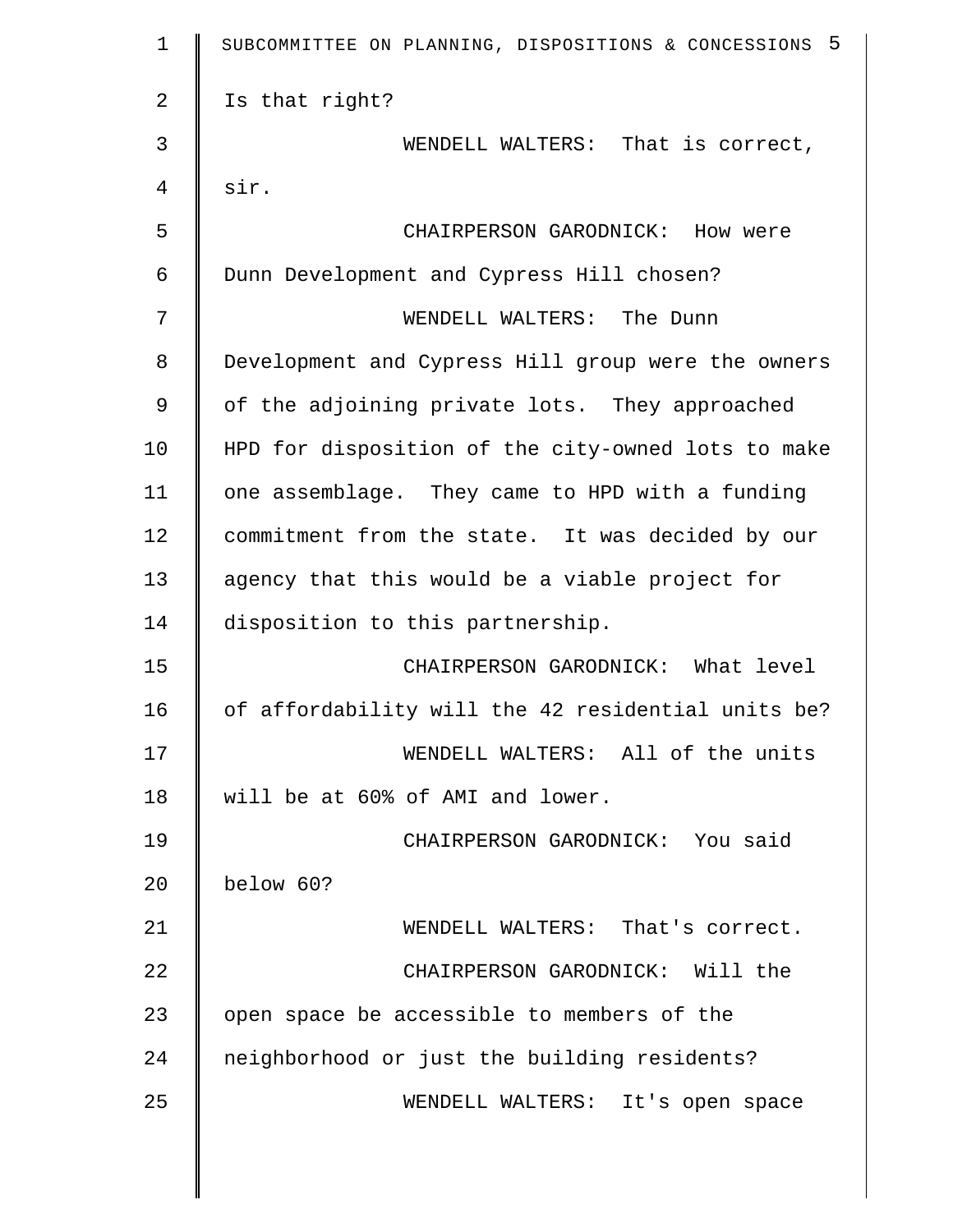| $\mathbf 1$    | SUBCOMMITTEE ON PLANNING, DISPOSITIONS & CONCESSIONS 6 |
|----------------|--------------------------------------------------------|
| $\overline{a}$ | that's ancillary to the building and used by the       |
| 3              | residents themselves.                                  |
| 4              | CHAIRPERSON GARODNICK: The                             |
| 5              | building has the obligation to maintain and            |
| 6              | upkeep?                                                |
| 7              | WENDELL WALTERS: That's correct.                       |
| 8              | CHAIRPERSON GARODNICK: Thank you.                      |
| 9              | I want to note that we've been joined by Council       |
| 10             | Member Inez Dickens. I have one member of the          |
| 11             | public wishing to testify on this item. It's           |
| 12             | Martin Dunn of Dunn Development Corporation. Mr.       |
| 13             | Dunn, if you want to add anything you're welcome       |
| 14             | to. No? You're more than welcome if you wish,          |
| 15             | but it seems like we've got everything that we         |
| 16             | need here. Seeing no questions or other members        |
| 17             | of the public, we will close the hearing on the        |
| 18             | Liberty Fountain Apartments, C090227HAK. We will       |
| 19             | open the hearing on Land Use 0986, non-ULURP           |
| 20             | number 20095297HAM, which is a property at 308         |
| 21             | East 120th Street in Manhattan in the district of      |
| 22             | Council Member Melissa Mark-Viverito.                  |
| 23             | CAROL CLARK: LU 0986 consists of                       |
| 24             | the proposed disposition of one occupied city-         |
| 25             | owned building located at 308 East 120th Street        |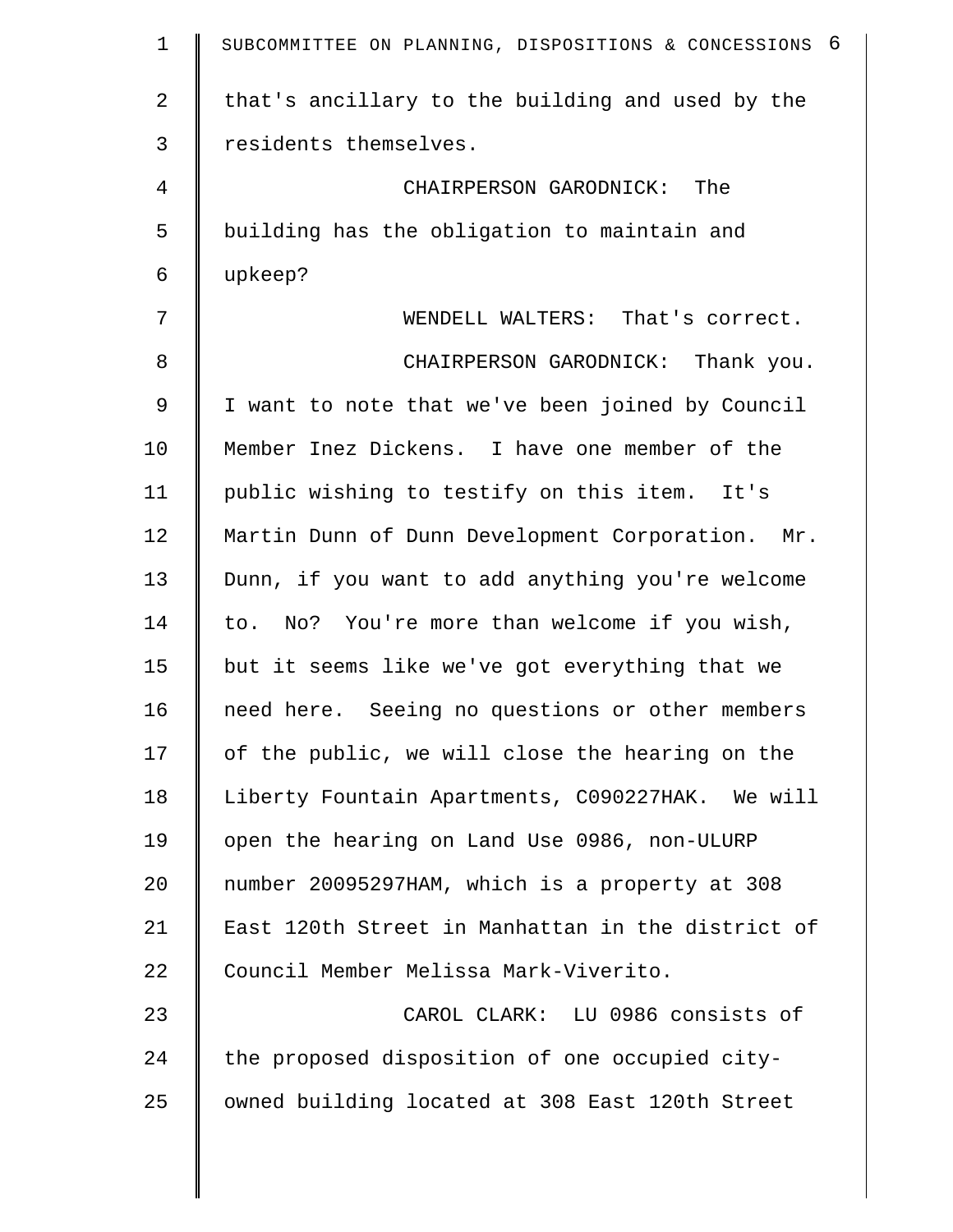| $\mathbf 1$    | SUBCOMMITTEE ON PLANNING, DISPOSITIONS & CONCESSIONS 7 |
|----------------|--------------------------------------------------------|
| $\overline{a}$ | through HPD's Tenant Interim Lease program. This       |
| 3              | program, known as TIL, assists organized tenant        |
| 4              | associations in city-owned buildings to purchase       |
| 5              | and manage low income cooperatives. Council            |
| 6              | Member Mark-Viverito has reviewed and indicated        |
| 7              | her support.                                           |
| 8              | CHAIRPERSON GARODNICK: Thank you.                      |
| 9              | What can you tell us about the number of units in      |
| 10             | the building and how they plan to organize?            |
| 11             | CAROL CLARK: There are a total of                      |
| 12             | six units in this building at 308 East 120th           |
| 13             | Street. Five of them are occupied. One is              |
| 14             | vacant.                                                |
| 15             | CHAIRPERSON GARODNICK: And the one                     |
| 16             | vacancy will be available for whom?                    |
| 17             | CAROL CLARK: Once the building is                      |
| 18             | transferred and there is the tenants owning the        |
| 19             | building, they will be able to sell the vacant         |
| 20             | apartment, which is located in the basement, to        |
| 21             | tenants who are earning up to \$92,000 per year.       |
| 22             | CHAIRPERSON GARODNICK: Thank you.                      |
| 23             | You indicated that Council Member Mark-Viverito is     |
| 24             | supportive of this?                                    |
| 25             | CAROL CLARK: That's correct.                           |
|                |                                                        |

 $\parallel$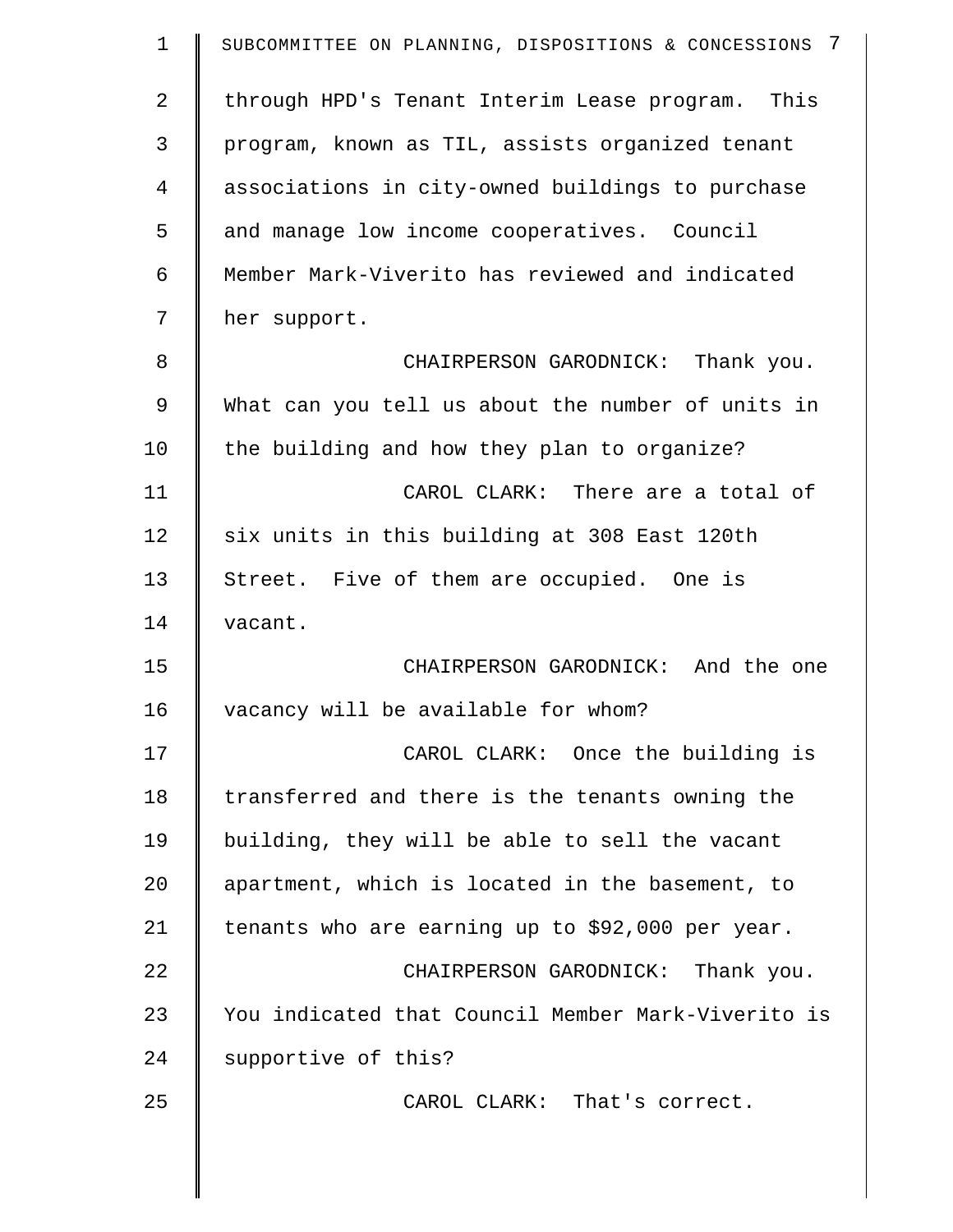| 1           | SUBCOMMITTEE ON PLANNING, DISPOSITIONS & CONCESSIONS 8 |
|-------------|--------------------------------------------------------|
| 2           | CHAIRPERSON GARODNICK: Thank you.                      |
| 3           | Seeing no members of the public wishing to testify     |
| 4           | or questions from my colleagues, we'll close the       |
| 5           | hearing on non-ULURP 20095297HAM, also known as        |
| 6           | Land Use 0986. We will open the hearing on the         |
| 7           | last item of the day, Land Use 0974, non-ULURP         |
| 8           | number 20095235HAM. It's a number of different         |
| $\mathsf 9$ | addresses, which fall in the districts of Council      |
| 10          | Member Inez Dickens and Robert Jackson.                |
| 11          | CAROL CLARK: Again, I'm Carol                          |
| 12          | Clark. Wendell Walters, the assistant                  |
| 13          | commissioner at HPD is going to give the               |
| 14          | testimony. We're also joined at the table by           |
| 15          | Karim Hutson of Genesis Development Partners.          |
| 16          | WENDELL WALTERS: Land Use 0974                         |
| 17          | consists of the proposed amendment to a project        |
| 18          | previously approved by the Council on April 16,        |
| 19          | 2008 for the disposition of nine city-owned vacant     |
| 20          | lots located at 312 West 112th Street, 2778-2080       |
| 21          | Frederick Douglas Boulevard, 215 West 115th            |
| 22          | Street, 228 West 116th Street, 274 West 117th          |
| 23          | Street, 203-205 West 119th Street in Council           |
| 24          | Member Dickens' district and 311 West 141st Street     |
| 25          | in Council Member Jackson's district through HPD's     |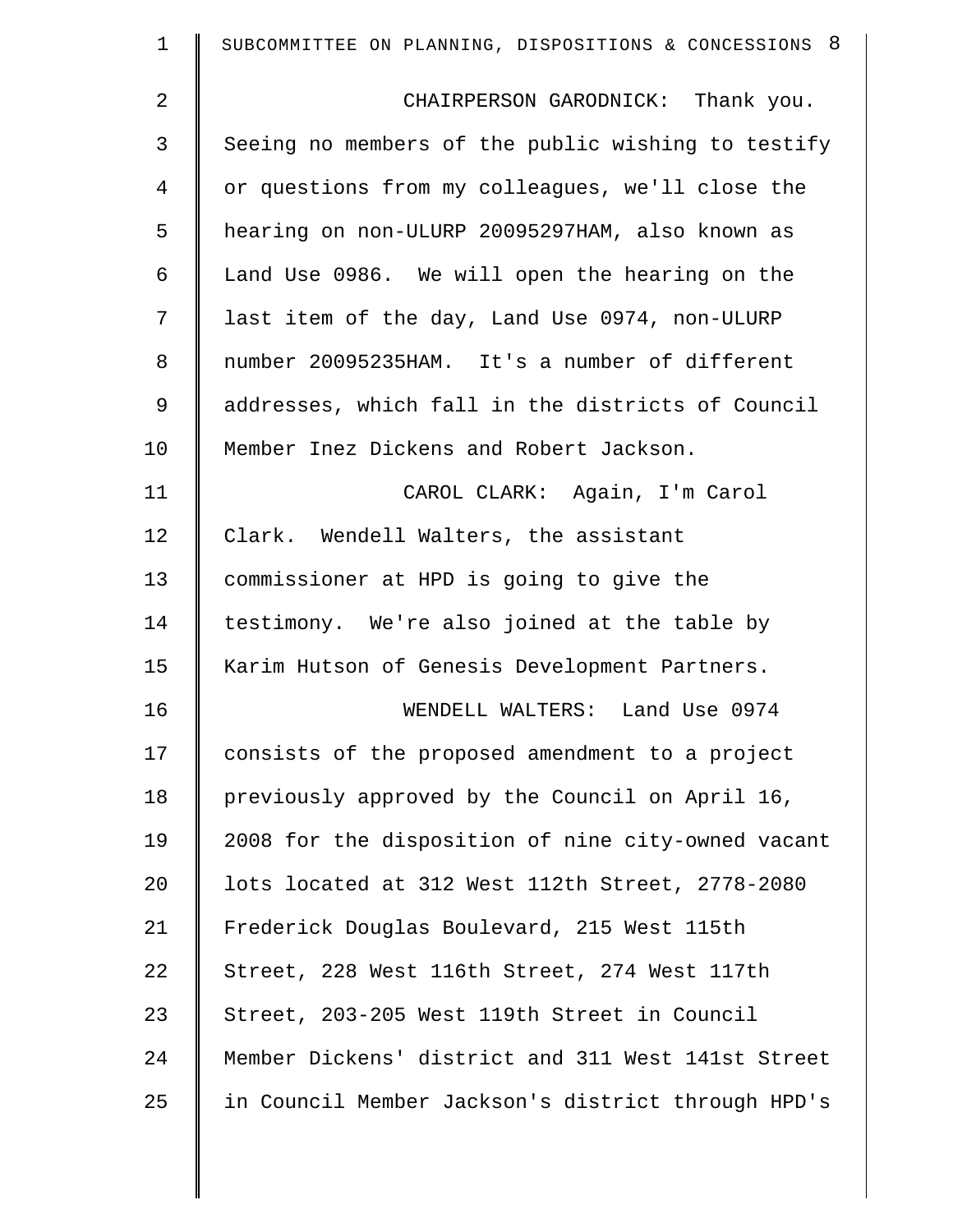| $\mathbf 1$    | SUBCOMMITTEE ON PLANNING, DISPOSITIONS & CONCESSIONS 9 |
|----------------|--------------------------------------------------------|
| $\overline{2}$ | Cornerstone Program. The sponsors, FS-Genesis          |
| 3              | Partners LLC was designated through a competitive      |
| 4              | process and proposes to construct seven buildings      |
| 5              | containing approximately 107 rental and                |
| 6              | condominium dwelling units, 240 square feet of         |
| 7              | commercial space, 4,694 square feet of community       |
| 8              | facility space and 6,951 square feet of open           |
| 9              | space. Council Members Dickens and Jackson have        |
| 10             | been briefed and support the project.                  |
| 11             | CHAIRPERSON GARODNICK: Thank you.                      |
| 12             | I'm a little confused as to what exactly the           |
| 13             | action is that we're doing today. You said that        |
| 14             | we acted on April 16, 2008 in the disposition of       |
| 15             | these properties and that this is an amendment to      |
| 16             | that disposition.                                      |
| 17             | WENDELL WALTERS: That is correct.                      |
| 18             | There was an adjustment to the rental and home         |
| 19             | ownership makeup of the project where we increased     |
| 20             | the amount of rental units and decreased the           |
| 21             | amount of home ownership units due to the              |
| 22             | difficulty in finding home ownership financing in      |
| 23             | the market nowadays.                                   |
| 24             | CHAIRPERSON GARODNICK: Is that the                     |
| 25             | only change?                                           |
|                |                                                        |

 $\parallel$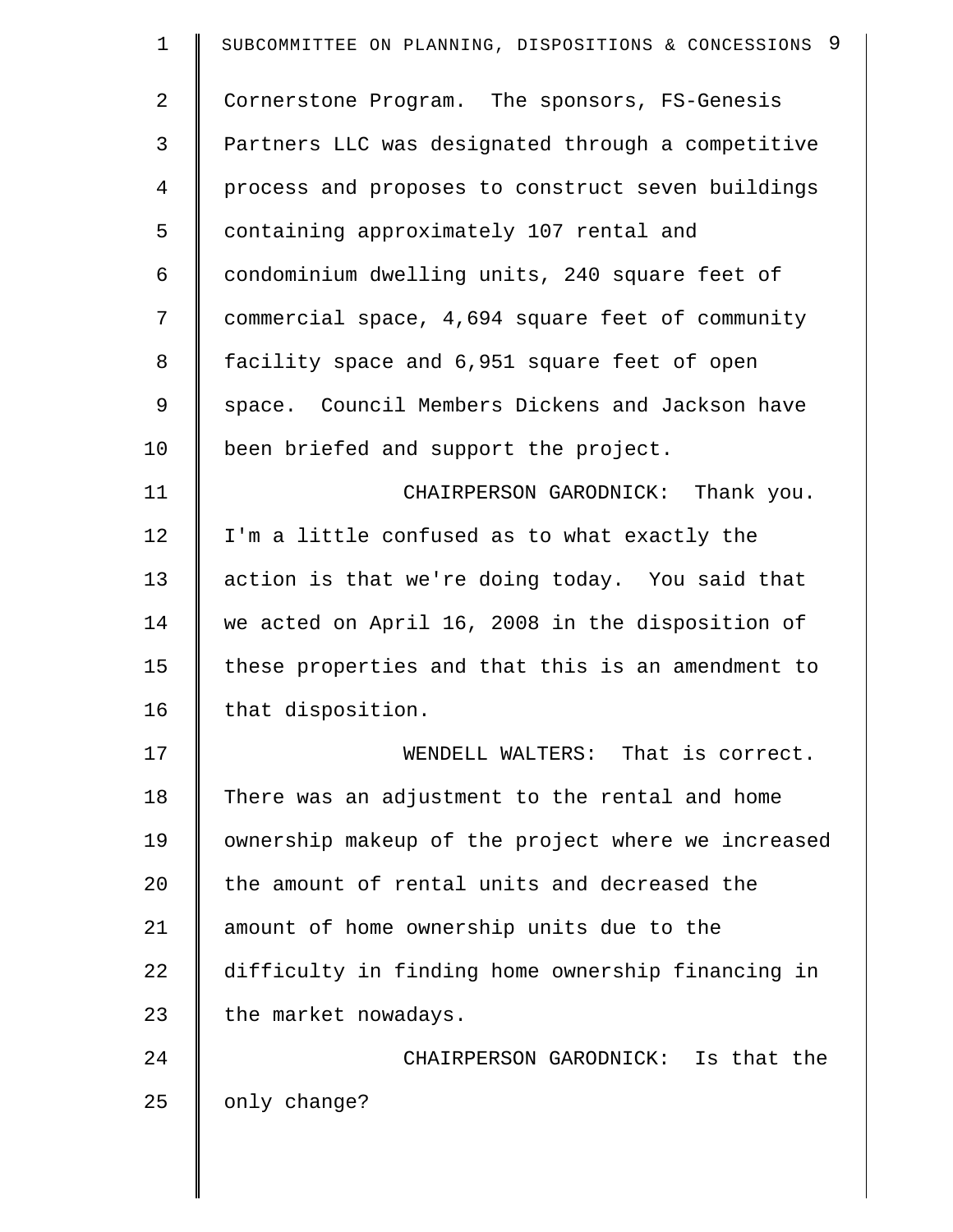| $\mathbf 1$    | SUBCOMMITTEE ON PLANNING, DISPOSITIONS & CONCESSIONS 10 |
|----------------|---------------------------------------------------------|
| $\overline{2}$ | WENDELL WALTERS: That's the                             |
| 3              | majority of the change. We did adjust some of the       |
| 4              | rents a little bit, but the material change was         |
| 5              | the change of one building to a rental unit             |
| 6              | building as opposed to a previously approved home       |
| 7              | ownership building.                                     |
| 8              | CHAIRPERSON GARODNICK: I know                           |
| $\mathsf 9$    | Council Member Dickens has been involved in this        |
| 10             | and has a statement on the subject so I will turn       |
| 11             | to her at this point.                                   |
| 12             | COUNCIL MEMBER DICKENS: Thank you                       |
| 13             | so much, Mr. Chair, for the opportunity to speak        |
| 14             | about this development, a majority of which is in       |
| 15             | my district. After long negotiations with HPD and       |
| 16             | the developers Genesis and Full Spectrum, I have        |
| 17             | decided to lend my support with important               |
| 18             | reservations for this project, which the Council        |
| 19             | reviewed and passed in a different form a little        |
| 20             | more than a year ago. Since last year much has          |
| 21             | changed in the housing market. Credit has become        |
| 22             | harder to come by, both for developers and for          |
| 23             | potential homeowners, making loans and mortgages        |
| 24             | harder to come by. As such, this project                |
| 25             | originally proposed as half condominiums and half       |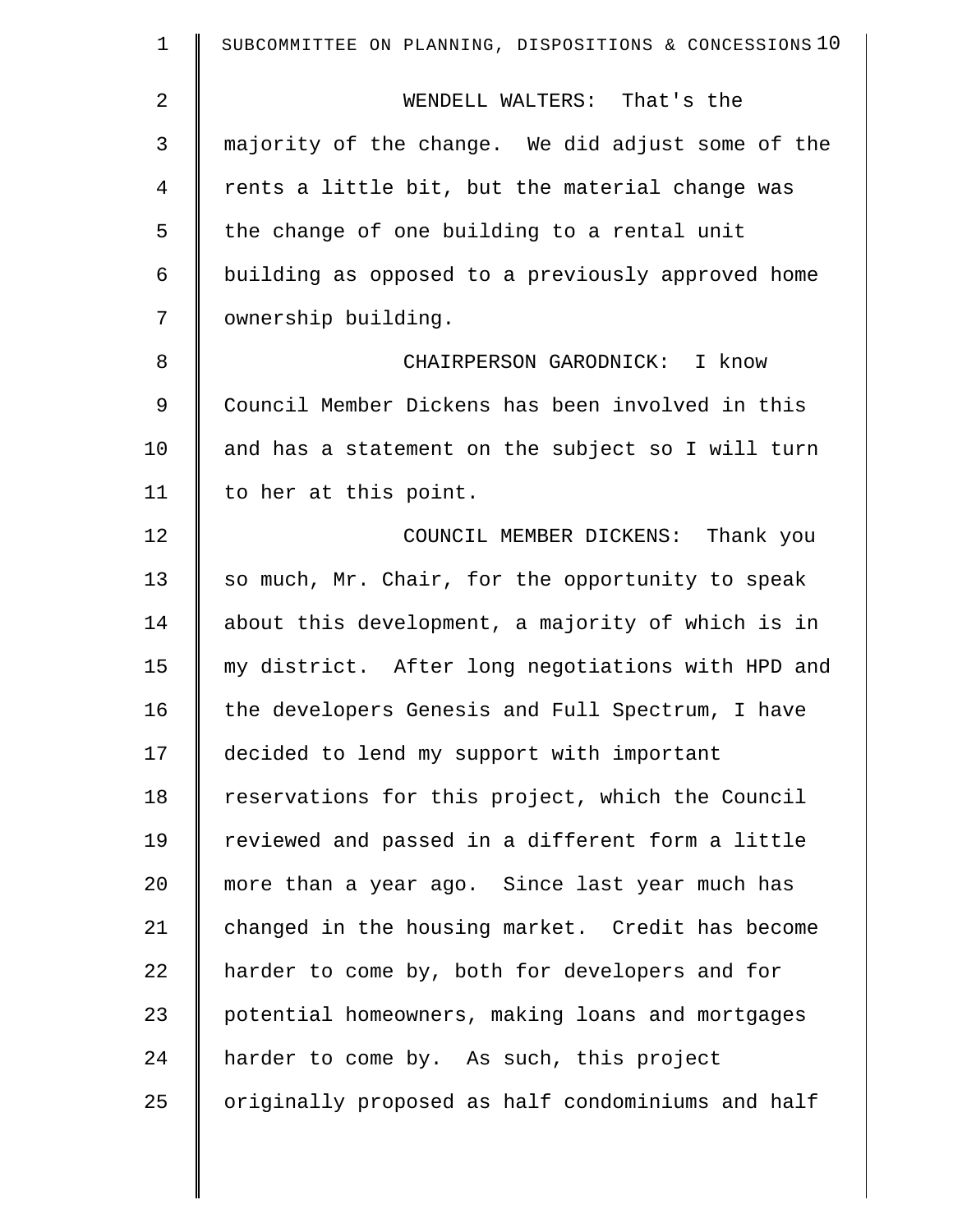| $\mathbf 1$    | SUBCOMMITTEE ON PLANNING, DISPOSITIONS & CONCESSIONS 11 |
|----------------|---------------------------------------------------------|
| $\overline{2}$ | rentals had to be reevaluated as a primarily            |
| 3              | rental project. I have asked HPD, the                   |
| 4              | administration and anyone else who would listen         |
| 5              | that the market with too many overpriced                |
| 6              | condominiums and inflated rents would not sustain       |
| 7              | all of these new units. People would not be able        |
| 8              | to afford them and developers would not be able to      |
| 9              | hold them until the market came back. This is not       |
| 10             | the first project that has come back to me under        |
| 11             | these circumstances and I doubt it will be the          |
| 12             | last. Let me be clear though, the proposed units        |
| 13             | on the project in this new format is still too          |
| 14             | high and do not serve the needs of my community         |
| 15             | where incomes fall far below the AMI targets set        |
| 16             | by the project's new units. I am skeptical that         |
| 17             | these units will be rented at these rents in this       |
| 18             | market. However, the developer has agreed to more       |
| 19             | affordable home ownership units, which is               |
| 20             | important to me and to my community. The new            |
| 21             | project will have 22 home ownership units, 10           |
| 22             | units at 50-75% AMI under the management of             |
| 23             | Habitat for Humanity and the remaining 12 units at      |
| 24             | 80% of AMI. Unless we own our communities they do       |
| 25             | not belong to us. We can be evicted, priced out         |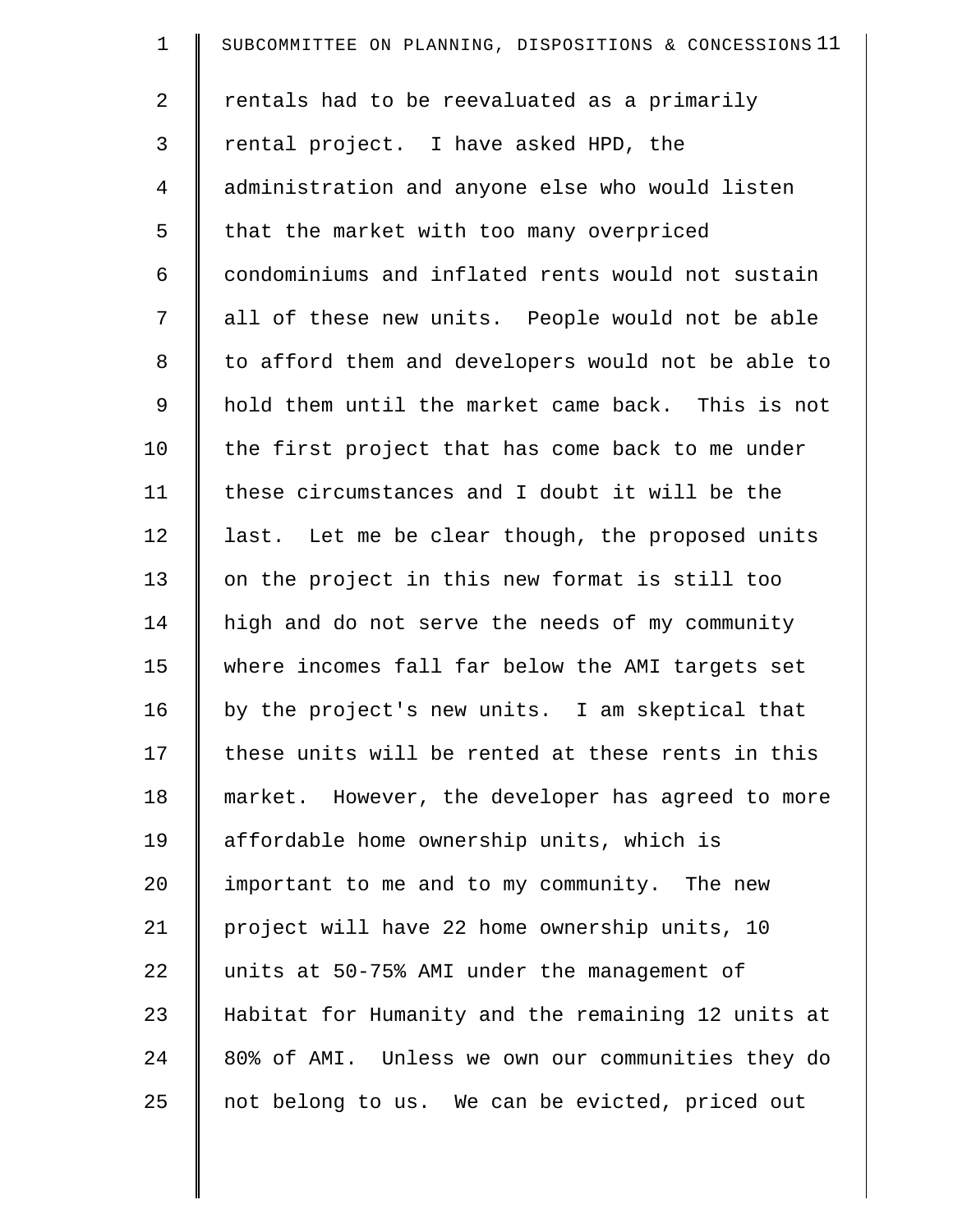| $\mathbf 1$ | SUBCOMMITTEE ON PLANNING, DISPOSITIONS & CONCESSIONS 12 |
|-------------|---------------------------------------------------------|
| 2           | and lost by attrition at almost any time if we do       |
| 3           | not own. Therefore, a greater share of                  |
| 4           | affordability home ownership units weights heavily      |
| 5           | in my decision to allow this project to move            |
| 6           | forward. Also the developer has agreed to lower         |
| 7           | the rents substantially of rents on the project's       |
| 8           | commercial and community space. The first 780           |
| 9           | square feet of community space in the building on       |
| 10          | 116th Street will be provided to the clergy and         |
| 11          | staff of First Corinthian Baptist Church for no         |
| 12          | rent for 15 years. The free community space will        |
| 13          | house the church's offices as well as its               |
| 14          | community outreach and ministry operations. The         |
| 15          | other square footage, the other space, 3,407            |
| 16          | square feet at the 119th Street location will           |
| 17          | first be rented at \$15 per square foot at my           |
| 18          | urging, which is far below the going market rents       |
| 19          | for community or commercial space in Harlem.            |
| 20          | Preference will be given to displaced locally           |
| 21          | owned businesses that have already been adversely       |
| 22          | impacted by the economic downturn or other such         |
| 23          | forces. Lastly, I am proud that this project is         |
| 24          | being developed by minority owned and operated          |
| 25          | businesses of Genesis Companies and Full Spectrum       |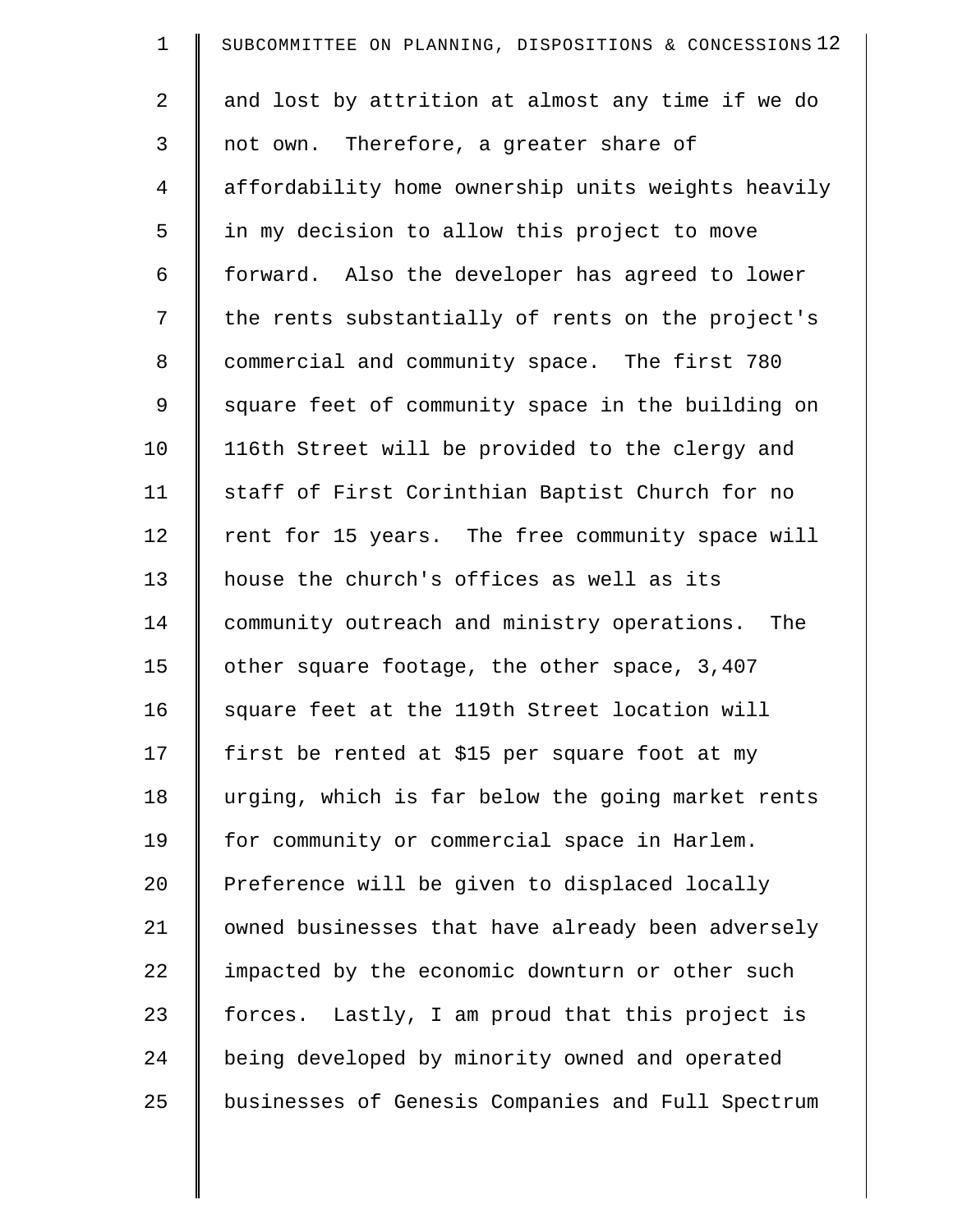| 1              | SUBCOMMITTEE ON PLANNING, DISPOSITIONS & CONCESSIONS 13 |
|----------------|---------------------------------------------------------|
| $\overline{2}$ | New York. Walter Edwards, a partner on this             |
| 3              | project and president of the Harlem Business            |
| 4              | Alliance has been focused on issues related to the      |
| 5              | minority business community and has been a              |
| 6              | tremendous asset by assisting my office on all          |
| 7              | matters regarding the business community of             |
| 8              | Harlem. I thank the Chairman for my time and I          |
| 9              | thank HPD's Wendell Walters and Deputy                  |
| 10             | Commissioner Carol Clark for their assistance. I        |
| 11             | know that they were very unhappy with me on most        |
| 12             | of the meetings. In fact, they hated to take my         |
| 13             | calls. But I ask my colleagues for their support        |
| 14             | on this important project's renewal.                    |
| 15             | CHAIRPERSON GARODNICK: Thank you,                       |
| 16             | Council Member Dickens. I find that impossible.         |
| 17             | Having said that and seeing no other members of         |
| 18             | the public wishing to testify on Land Use 0974, we      |
| 19             | will close the hearing on that item, which is also      |
| 20             | known as non-ULURP 20095235HAM.                         |
| 21             | WENDELL WALTERS: I think the                            |
| 22             | Councilwoman wanted to have a represent from the        |
| 23             | development team say a few words for the record as      |
| 24             | well.                                                   |
| 25             | CHAIRPERSON GARODNICK: It would be                      |
|                |                                                         |
|                |                                                         |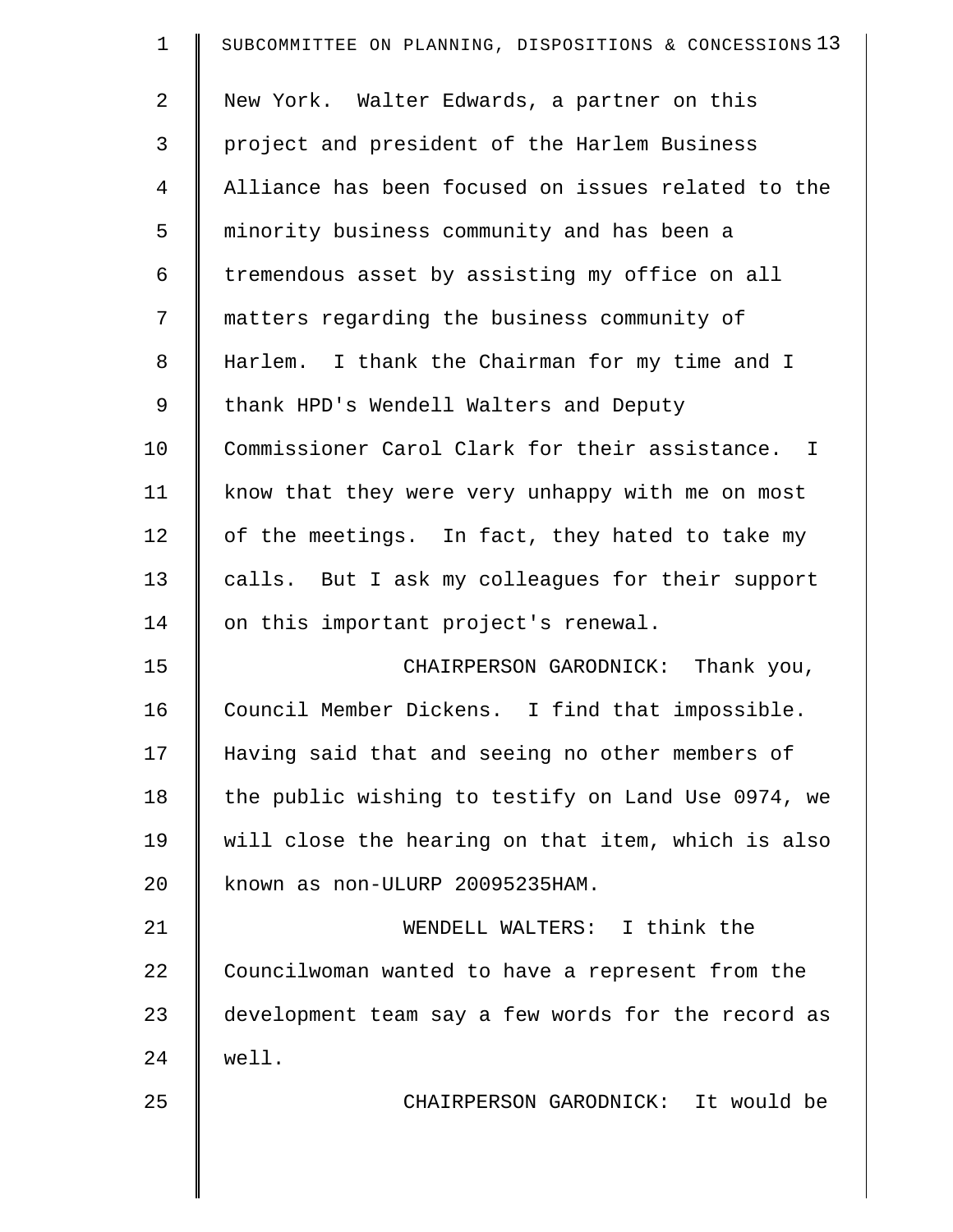| $\mathbf 1$    | SUBCOMMITTEE ON PLANNING, DISPOSITIONS & CONCESSIONS 14 |
|----------------|---------------------------------------------------------|
| 2              | our pleasure. I'm sorry; if we have a form for          |
| 3              | you, please go ahead, Mr. Hutson.                       |
| $\overline{4}$ | KARIM HUTSON: Good day. I wanted                        |
| 5              | to thank Councilwoman Dickens and Councilman            |
| 6              | Robert Jackson for working with us on this              |
| 7              | project. Obviously it's a very challenging              |
| 8              | environment to build all housing, especially            |
| 9              | affordable housing. We've seen the deterioration        |
| 10             | in the credit markets, which has increased the          |
| 11             | transaction costs as well as created financing          |
| 12             | difficulties. We've seen an increased in cost of        |
| 13             | capital across the board, from debt to equity.          |
| 14             | We've seen a disproportionate decrease in the cost      |
| 15             | of construction to make up for these increases.         |
| 16             | Also, this site had very specific challenges which      |
| 17             | we have had to work through. Specifically it's a        |
| 18             | scattered site deal. It's 7 buildings, 107 units.       |
| 19             | That's only 15 units per building. The cost on a        |
| 20             | per square foot basis and the cost on a per unit        |
| 21             | basis in that type of context is dramatically           |
| 22             | increased. So we have worked together and I thank       |
| 23             | the Councilwoman for her urging and HPD and HTC         |
| 24             | for helping us to try to get this project done.         |
| 25             | CHAIRPERSON GARODNICK: Thank you                        |
|                |                                                         |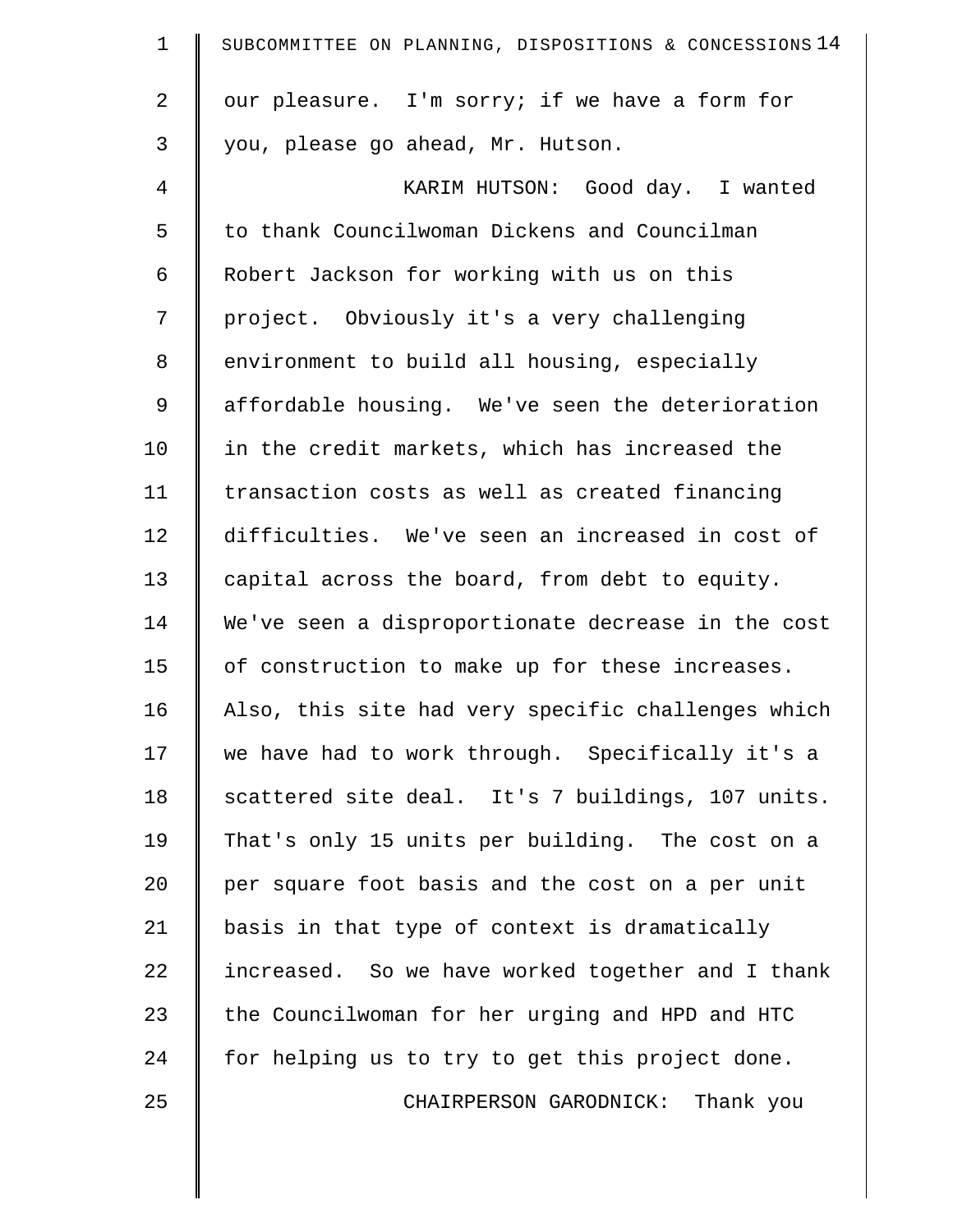| $\mathbf 1$    | SUBCOMMITTEE ON PLANNING, DISPOSITIONS & CONCESSIONS 15 |
|----------------|---------------------------------------------------------|
| $\overline{2}$ | very much. Thank you for being here. Again, we          |
| 3              | will close the hearing on Land Use 0974. That is        |
| $\overline{4}$ | the last item that we're going to be hearing            |
| 5              | today. We're going to lay over all the other            |
| 6              | items on today's calendar at the request of the         |
| 7              | Council Members in whose districts those                |
| 8              | properties sit. We'll couple together the three         |
| 9              | items we just heard for the purposes of voting.         |
| 10             | The Chair is recommending an aye vote on all three      |
| 11             | and will ask the counsel to call the role.              |
| 12             | CAROL SHINE: Carol Shine, Counsel                       |
| 13             | to the Subcommittee. Chair Garodnick?                   |
| 14             | CHAIRPERSON GARODNICK: I vote aye.                      |
| 15             | CAROL SHINE: Council Member                             |
| 16             | Gonzalez?                                               |
| 17             | COUNCIL MEMBER GONZALEZ: [off mic]                      |
| 18             | CAROL SHINE: Council Member                             |
| 19             | Dickens?                                                |
| 20             | COUNCIL MEMBER DICKENS: Aye.                            |
| 21             | CAROL SHINE: Council Member                             |
| 22             | Ignizio?                                                |
| 23             | COUNCIL MEMBER IGNIZIO: Yes, I'd                        |
| 24             | like to vote aye and just point out the great           |
| 25             | balance that both the city administration and           |
|                |                                                         |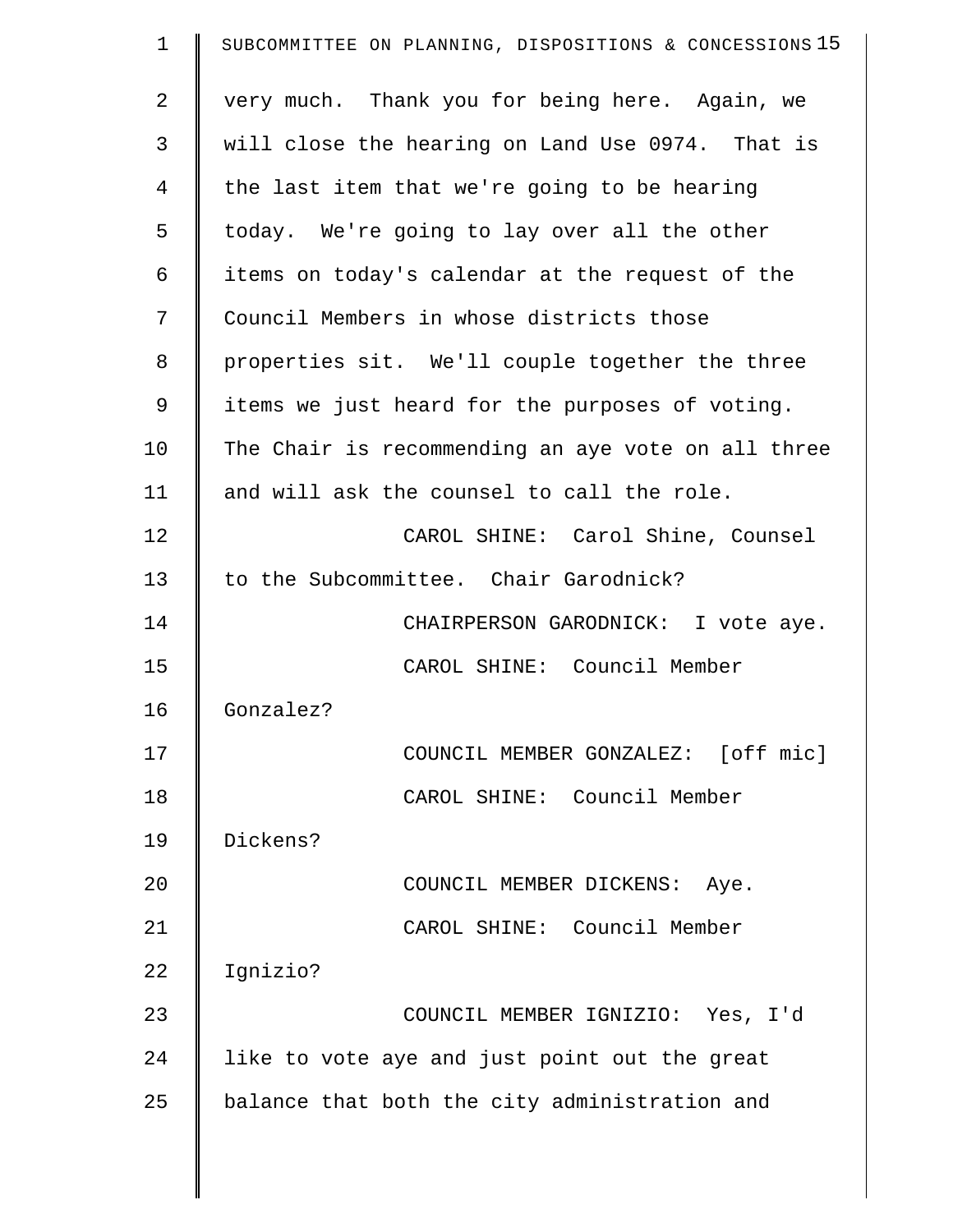| $\mathbf 1$ | SUBCOMMITTEE ON PLANNING, DISPOSITIONS & CONCESSIONS 16 |
|-------------|---------------------------------------------------------|
| 2           | Council Members Jackson and Dickens made on this        |
| 3           | compromise. They're to be congratulated and I           |
| 4           | proudly vote aye.                                       |
| 5           | CAROL SHINE: By a vote of four in                       |
| 6           | the affirmative, none in the negative and no            |
| 7           | abstentions, the aforementioned items are approved      |
| 8           | and referred to the full committee.                     |
| $\mathsf 9$ | CHAIRPERSON GARODNICK: Thank you.                       |
| 10          | With congratulations to Council Member Dickens and      |
| 11          | Mr. Hutson and the folks at Genesis, we thank you       |
| 12          | for all of your hard work as always and respect         |
| 13          | the results that you get. With that, we are             |
| 14          | adjourned. Thank you.                                   |
|             |                                                         |
|             |                                                         |
|             |                                                         |
|             |                                                         |
|             |                                                         |
|             |                                                         |
|             |                                                         |
|             |                                                         |
|             |                                                         |